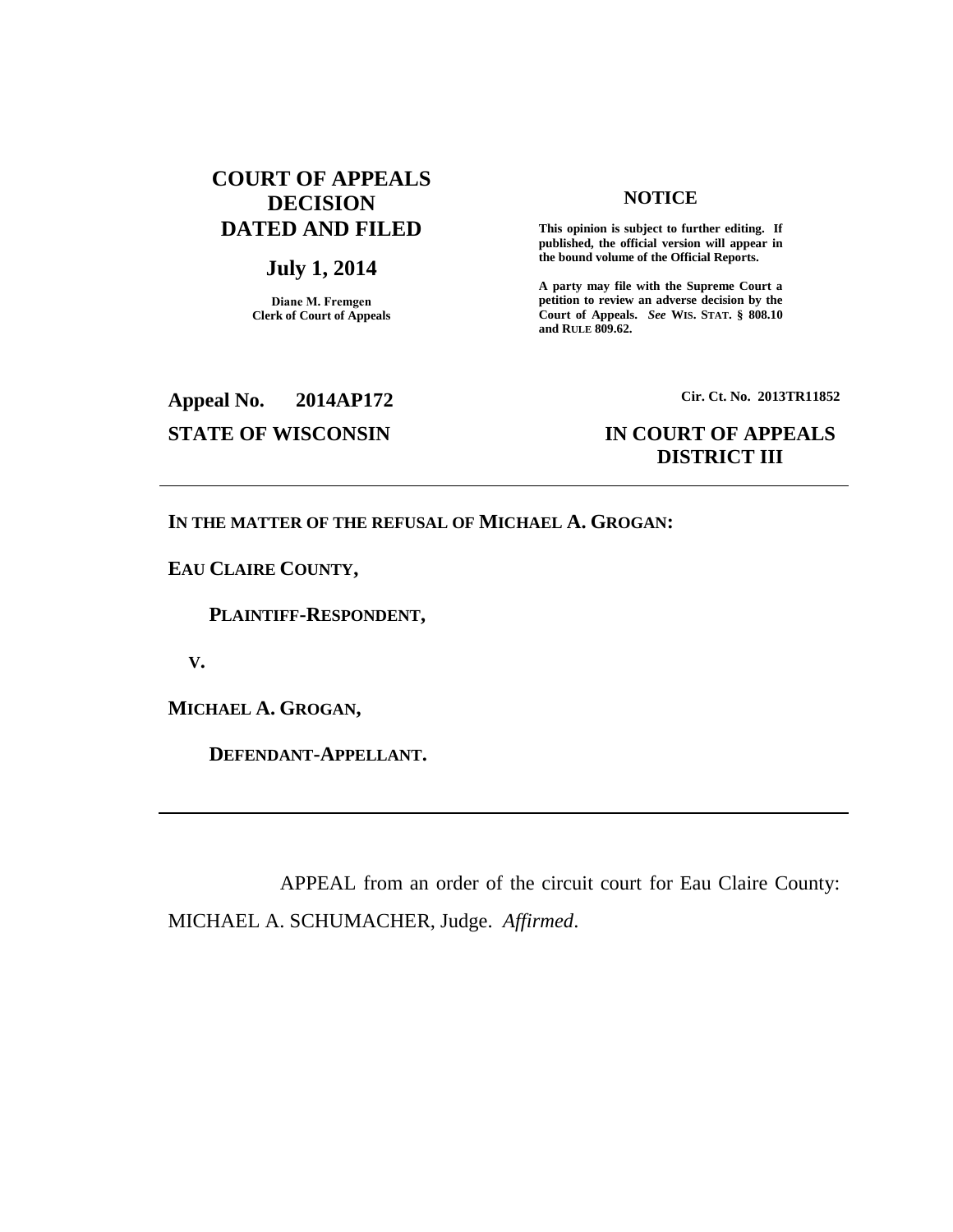$\P1$  STARK, J.<sup>1</sup> Michael Grogan, pro se, appeals an order concluding he unlawfully refused to take a test for intoxication after arrest, contrary to WIS. STAT. § 343.305(9). Grogan argues the circuit court applied an improper legal standard when it determined *Miranda*<sup>2</sup> warnings did not interfere with his ability to make an informed choice under the implied consent law. He contends that, because the officer gave him *Miranda* warnings after placing him under arrest, we must conclude he did not refuse the evidentiary chemical test. We reject Grogan's arguments and affirm.

## **BACKGROUND**

¶2 At the refusal hearing, officer Chad Strasburg testified that, at approximately 2:58 a.m. on October 6, 2013, he was on patrol and observed the vehicle in front of him driving "erratically." The vehicle

> crossed the center line several times. It activated its brake lights for no apparent reason several times. It activated the right turn signal, then sped off, went past the next available right turn. It just about hit a curb … and then turned on its right turn signal, remained in the center lane, … took a right turn … without using the turn lane … [and] went … [i]n the opposite lane of travel.

¶3 Strasburg activated his emergency lights, and the vehicle turned into a Kwik Trip parking lot and stopped. Strasburg exited his vehicle, and the driver, Grogan, exited his vehicle and immediately began walking away from Strasburg. Strasburg followed Grogan and repeatedly yelled for Grogan to stop. Strasburg warned Grogan that he would deploy his Taser if Grogan did not comply. Grogan

 $\overline{a}$ 

<sup>&</sup>lt;sup>1</sup> This appeal is decided by one judge pursuant to WIS. STAT.  $\S$  752.31(2). All references to the Wisconsin Statutes are to the 2011-12 version unless otherwise noted.

<sup>2</sup> *Miranda v. Arizona*, 384 U.S. 436 (1966).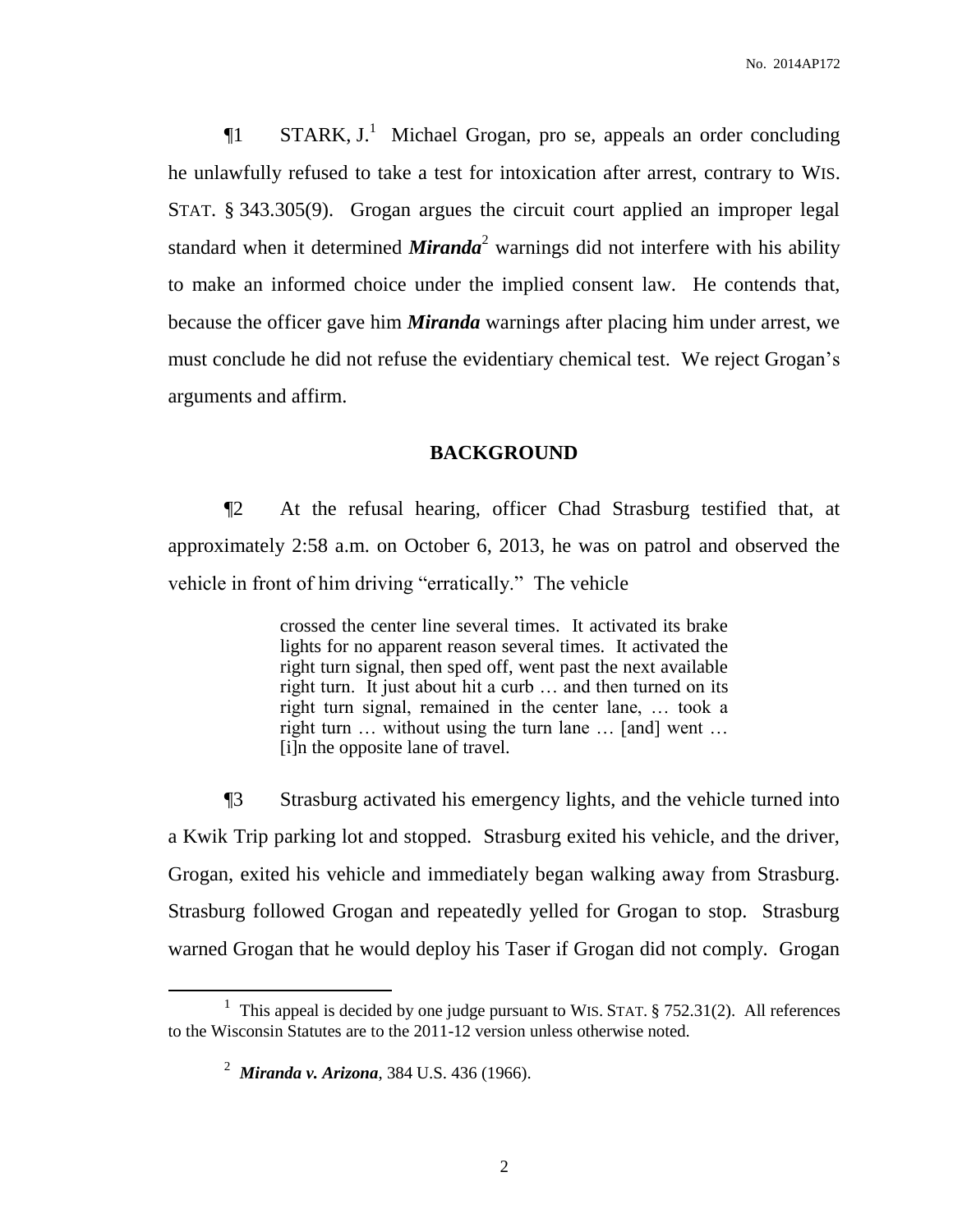eventually stopped and turned toward Strasburg. Strasburg ordered Grogan to his knees two or three times, and Grogan complied. Strasburg moved behind Grogan and waited for the backup officer, who had just arrived on scene, to assist him in securing Grogan. Grogan, however, "suddenly started to get up, grabbed at his keys that were on the ground, and at that point [Strasburg] told him to stop, and [he] activated [his] Taser." The backup officer handcuffed Grogan.

¶4 After Grogan was handcuffed, Strasburg read Grogan the *Miranda* warnings. Strasburg explained he read the warnings because he had just arrested Grogan and he wanted to ask Grogan some questions about alcohol consumption and about what was going on. Grogan immediately requested an attorney and, as a result, Strasburg did not ask Grogan any questions. Strasburg, however, testified that he observed Grogan's eyes were glassy and bloodshot and there was an odor of intoxicants on Grogan's breath. Given the indicia of impairment, Strasburg believed he also had probable cause to arrest Grogan for operating while intoxicated.

¶5 More than one hour later, at 4:12 a.m., Strasburg read Grogan the Informing the Accused form and twice asked Grogan if he would submit to a chemical test. Grogan did not respond to Strasburg's questions. Strasburg interpreted Grogan's silence as a refusal and issued Grogan a notice of intent to revoke his operating privilege.

¶6 At the refusal hearing, the State argued Grogan's conduct constituted a refusal. It asserted Grogan knew his conduct constituted a refusal because this was Grogan's third offense and because Grogan used to be a law enforcement officer. The State contended that, by refusing to answer whether he consented to the test, Strasburg had no choice but to assume that Grogan did not consent.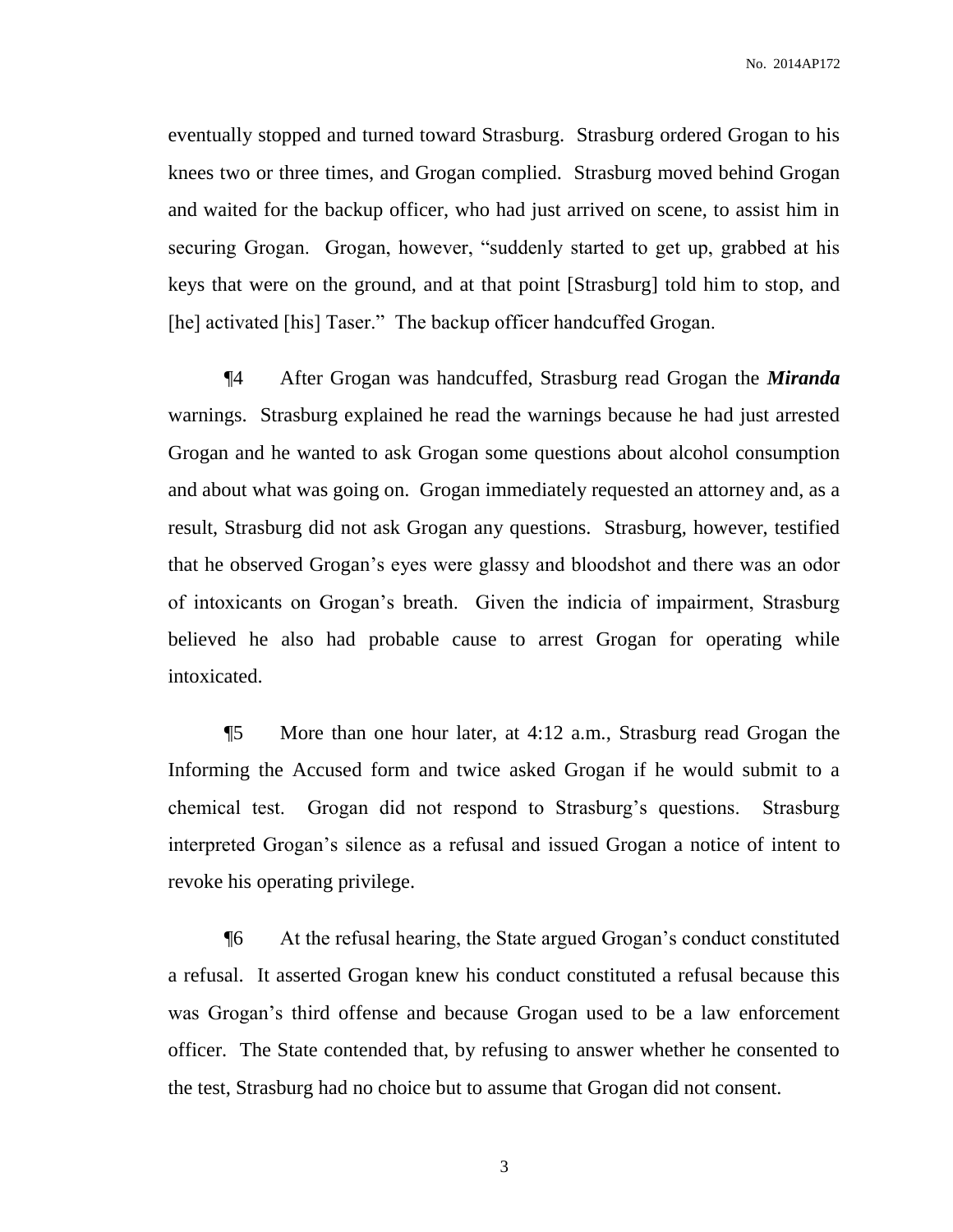¶7 Grogan argued Strasburg had disregarded his law enforcement training and "botched" the implied consent portion by giving *Miranda* warnings before reading the Informing the Accused form. Grogan contended he clearly invoked his right to remain silent and his right to counsel by refusing to answer whether he consented to the test. He argued Strasburg caused him to exercise his rights and, accordingly, he lawfully refused the chemical test.

¶8 The circuit court rejected Grogan's argument that he was exercising his *Miranda* rights, explaining that Grogan could not "turn this on its head based upon his conduct and suggest there is then no refusal." The court concluded Grogan refused the chemical test by his conduct. It determined Grogan's refusal was "unreasonable" and he violated the implied consent law.

### **DISCUSSION**

¶9 Grogan presents one issue on appeal: "Is the application of the *Reitter*<sup>[3]</sup> rule ... to be based upon the objective standard applied in the prior implied [consent] case law, or the subjective understanding of the accused[?]" (Some capitalization omitted.) This issue is identical to the issue raised by the defendant in *State v. Kliss*, 2007 WI App 13, ¶6, 298 Wis. 2d 275, 728 N.W.2d 9 ("Kliss presents one issue on appeal: Is the application of the *Reitter* rule to be based upon the objective standard applied in prior implied consent case law, or the subjective understanding of the accused?"). Further, similar to the defendant in *Kliss*, Grogan argues that the circuit court improperly applied a subjective test in determining whether he was misled to believe his *Miranda* rights applied to the evidentiary chemical test, and that, even if his subjective understanding was an

 $\overline{a}$ 

<sup>3</sup> *State v. Reitter*, 227 Wis. 2d 213, 595 N.W.2d 646 (1999).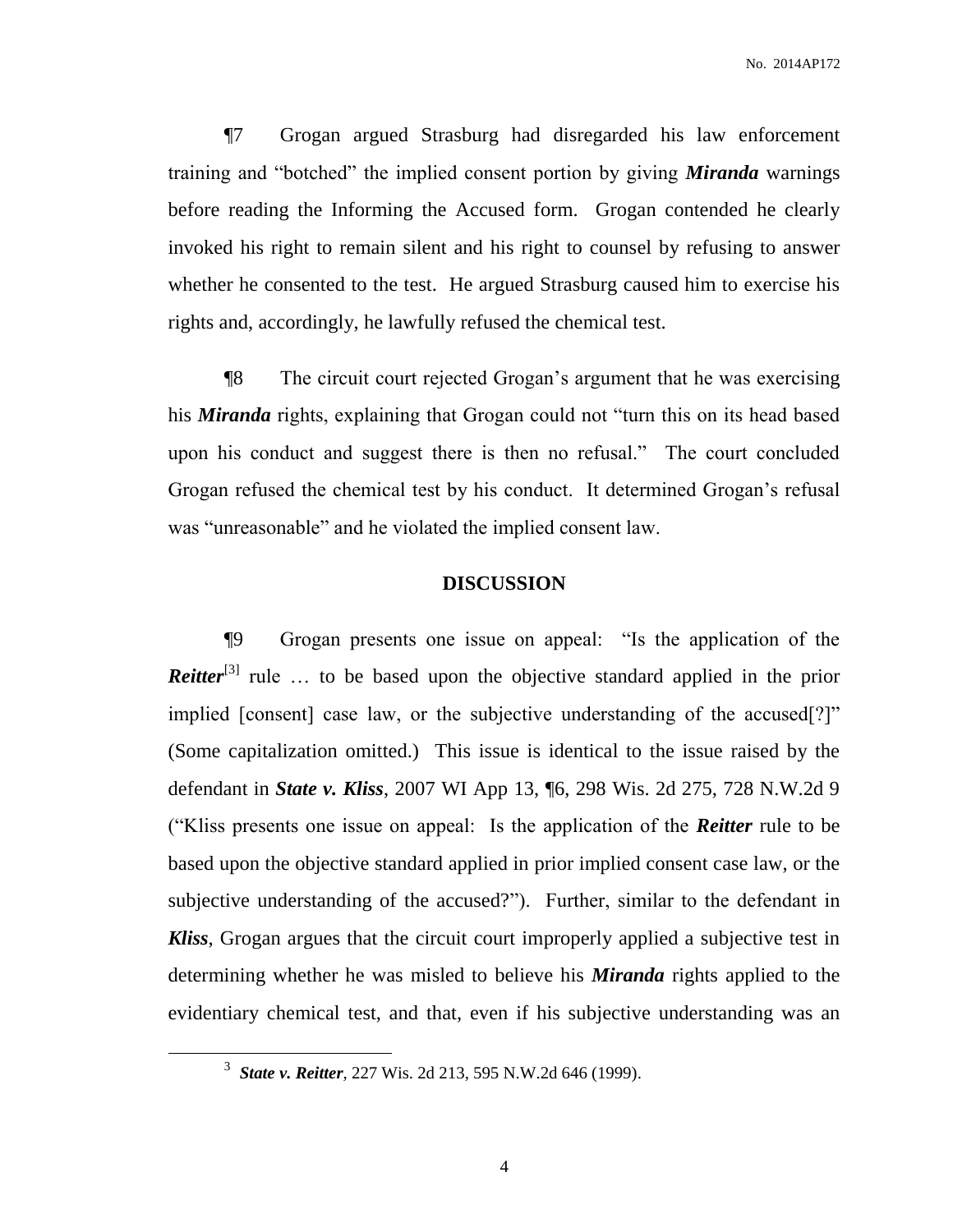appropriate consideration, his refusal was nevertheless lawful. *See Kliss*, 298 Wis. 2d 275, ¶6.

¶10 To put Grogan's arguments into context, we begin with a discussion of *State v. Reitter*, 227 Wis. 2d 213, 595 N.W.2d 646 (1999). In that case, our supreme court held officers have no affirmative duty to advise custodial defendants that the right to counsel does not apply to the implied consent setting. *Id.* at 217-18. However, the court also appeared to hold that, as a matter of due process, if an officer either explicitly assures or implicitly suggests that a custodial defendant has a right to counsel, the officer may not mark down a refusal if the defendant acts upon that assurance or suggestion. *Id.* at 240-42. In *State v. Verkler*, 2003 WI App 37, [8, 260 Wis. 2d 391, 659 N.W.2d 137, we expressly relied on this language to conclude that "if the officer explicitly assures or implicitly suggests that a custodial defendant has a right to consult counsel, that officer may not thereafter pull the rug out from under the defendant if he or she thereafter reasonably relies on this assurance or suggestion."

¶11 In *Kliss*, the case in which the defendant made the same arguments Grogan now raises, we determined that "[w]here an officer reads the *Miranda* warnings prior to reading the Informing the Accused, the *Reitter* test must … be applied." *Kliss*, 298 Wis. 2d 275, ¶13. When applying the *Reitter* test, "The court must determine whether, under the facts of the case, the *Miranda* warning misle[d] the defendant to believe the right to remain silent and to have an attorney *apply in the implied consent context*." *Id.*, ¶17 (emphasis added). "If so, the court must then determine whether the defendant invoked the *Miranda* rights when faced with the decision whether to submit to an evidentiary chemical test." *Id.* "The reading of *Miranda* does not, in and of itself, lead us to conclude that the officer explicitly assured or implicitly suggested that a defendant has a right to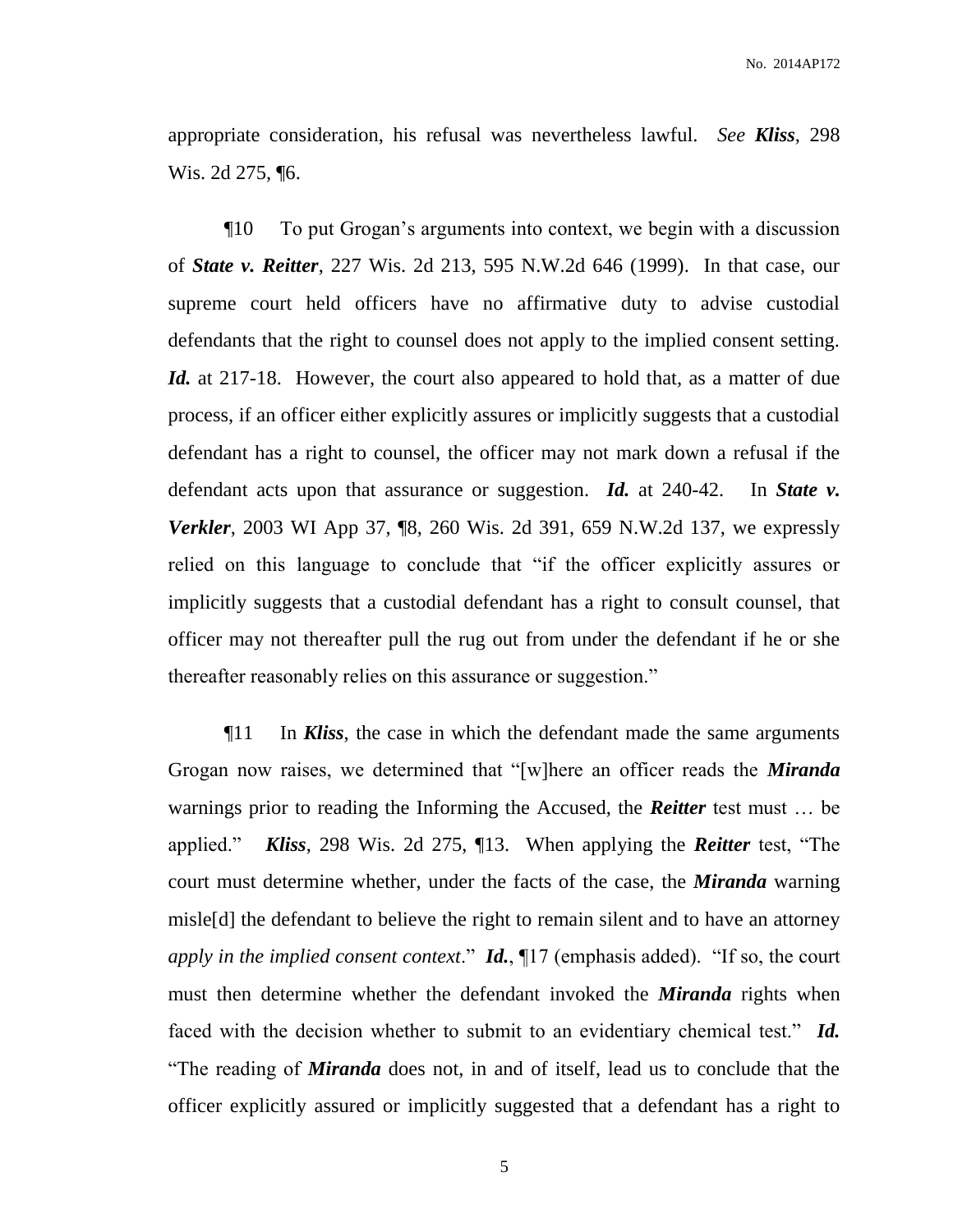consult counsel or to stand silent in the face of the implied consent warnings." *Id.* "Furthermore, we will not presume reliance on the *Miranda* warnings." *Id.*We concluded a defendant must demonstrate both elements of the *Reitter* test in order for his or her refusal to be deemed lawful. *Id.*, ¶¶17, 18.

¶12 We also rejected Kliss's assertion that the circuit court somehow applied a subjective confusion analysis. *Id.*, ¶16. We noted the language Kliss relied on for his "subjective confusion" assertion came from *County of Ozaukee v. Quelle*, 198 Wis. 2d 269, 280, 542 N.W.2d 196 (Ct. App. 1995), which held that "subjective confusion" was not a defense to the implied consent law.<sup>4</sup> **Kliss**, 298 Wis. 2d 275,  $\P$ 16. We determined a circuit court did not rely on subjective confusion when applying the *Reitter* test. *Id.* Rather, when applying the *Reitter* test, the court makes "an objective assessment as to whether [the defendant's] statements or conduct could be perceived as reliance on his [or her] right to remain silent or to obtain legal counsel *with regard to the evidentiary chemical test*." *Id.* (emphasis in original).

 $\overline{a}$ 

<sup>4</sup> In *County of Ozaukee v. Quelle*, 198 Wis. 2d 269, 273, 542 N.W.2d 196 (Ct. App. 1995), Quelle argued she was "subjectively confused" by the information the officer provided her about the implied consent law. We ultimately concluded "subjective confusion" was not a recognized defense in Wisconsin. *Id.* at 280. We held that, if a defendant wanted to argue he or she was misled by the information provided by the officer, the defendant needed to establish: (1) the officer did not meet, or exceeded, his or her duty to provide the statutory information; (2) the lack or oversupply of information was misleading; and (3) the misleading information affected the driver's ability to make a choice about the evidentiary chemical test. *Id.*; *see also Washburn Cnty. v. Smith*, 2008 WI 23, ¶¶64, 72, 308 Wis. 2d 65, 746 N.W.2d 243 (concluding *Quelle* is the appropriate test when law enforcement provides excess information, but it should not be used if officer failed to give required information). Ultimately, in applying *Quelle*, the circuit court is required to "assess[] the credibility … and determine[] as a matter of fact whether the erroneous information caused the defendant to refuse to take the test." *State v. Ludwigson*, 212 Wis. 2d 871, 876, 569 N.W.2d 762 (Ct. App. 1997); *see also Washburn Cnty.*, 308 Wis. 2d 65, ¶72.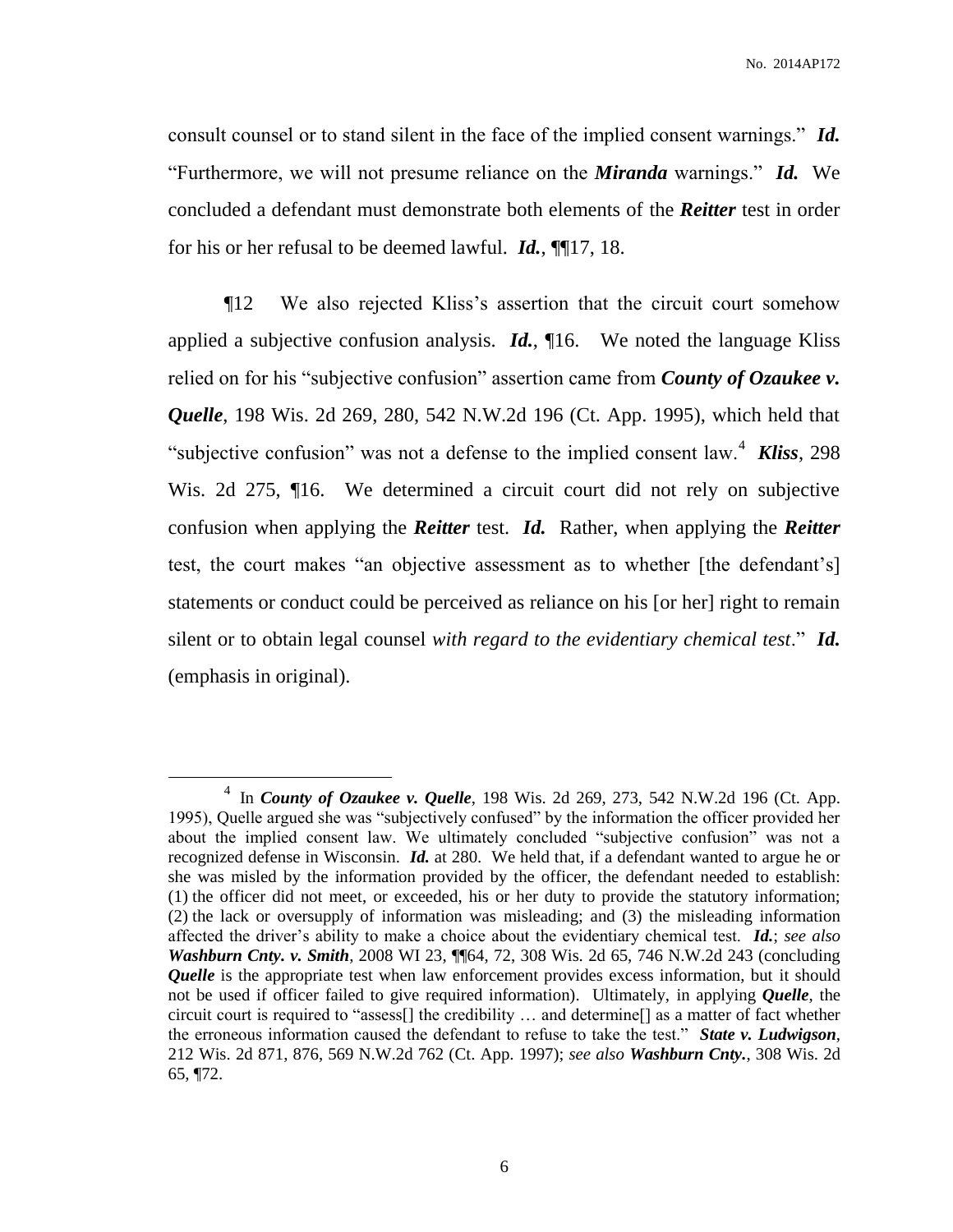¶13 In this case, Grogan's appellate arguments about the appropriate legal standard and whether the circuit court improperly relied on subjective confusion have been addressed by *Kliss*. Because *Kliss* established the *Reitter* test is the appropriate analysis to use when determining whether *Miranda* warnings misled a defendant to believe the warnings applied in the implied consent context, we are left only with applying the *Reitter* test to the facts of this case. Application of facts to a legal standard is a question of law that we review without deference to the circuit court. *State v. Rydeski*, 214 Wis. 2d 101, 106, 571 N.W.2d 417 (Ct. App. 1997). A circuit court's factual determination will not be overturned unless clearly erroneous. *State v. Eckert*, 203 Wis. 2d 497, 507, 553 N.W.2d 539 (Ct. App. 1996).

¶14 Applying the *Reitter* test to this case, we first determine whether Grogan satisfied the first prong of the test—that he was misled to believe the *Miranda* warnings pertained to Strasburg's request for a chemical test. *See Kliss*, 298 Wis. 2d 275, ¶17; *see also Washburn Cnty. v. Smith*, 2008 WI 23, ¶¶68, 70, 72, 308 Wis. 2d 65, 746 N.W.2d 243 (defendant bears ultimate burden of proving by a preponderance of the evidence that erroneous information caused defendant to refuse to take test).

¶15 In *Kliss*, the officer arrested Kliss for operating while intoxicated. *Kliss*, 298 Wis. 2d 275, ¶3.After the arrest, the officer found marijuana in Kliss's possession. *Id.* The officer took Kliss to the police station and read him his *Miranda* rights. *Id.*, [4.] The officer asked Kliss if he wanted to answer questions, and Kliss responded, "No." *Id.* Approximately twenty minutes later, the officer issued Kliss a citation for first-offense operating while intoxicated and read Kliss the Informing the Accused form. *Id.* The officer asked Kliss if he would submit to an evidentiary chemical test of his breath, and Kliss responded, "No." *Id.* The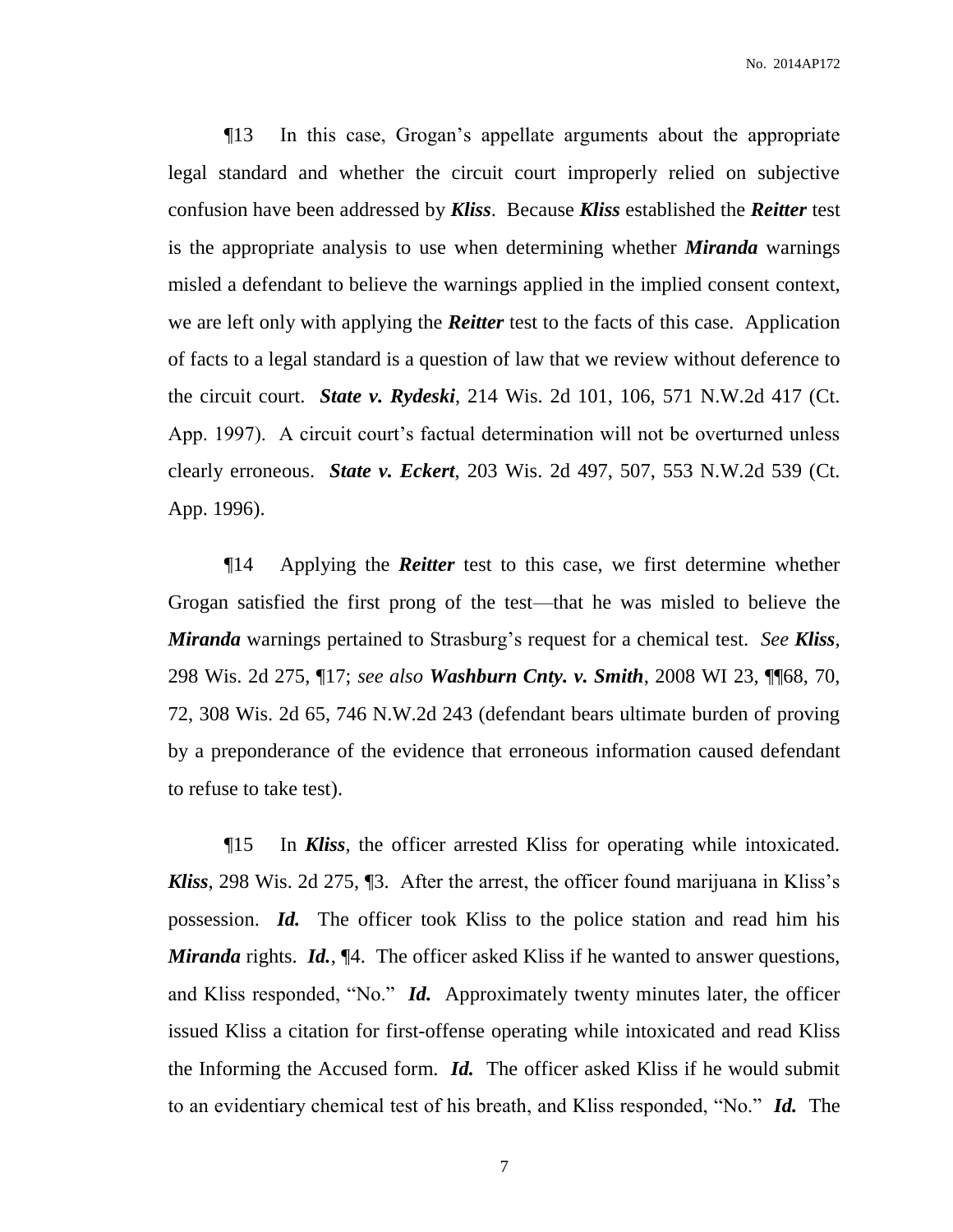officer recorded Kliss's answer as a refusal and issued Kliss a Notice of Intent to Revoke. *Id.*

¶16 In *Kliss*, when applying the first *Reitter* prong, we noted there was no dispute that the officer read Kliss the *Miranda* warnings before reading the Informing the Accused form. *Kliss*, 298 Wis. 2d 275, ¶14.We reasoned an argument could be made that the officer explicitly assured Kliss he had the right to remain silent and to obtain counsel prior to responding to the request for a chemical test. *Id.* However, we noted the discovery of the marijuana provided an explanation for the *Miranda* warnings. *Id.* We stated that, had operating while intoxicated been the only concern, Kliss would have a stronger argument that the *Miranda* warnings pertained to the officer's request for the chemical test. *Id.*  Ultimately, because we concluded Kliss could not satisfy the second prong of the *Reitter* test—that he invoked his *Miranda* rights when he refused the test, we assumed without deciding the first prong of the *Reitter* test was satisfied. *Id.*

¶17 On appeal, Grogan argues he satisfied the first prong because, unlike *Kliss*, "it is undisputed that OWI was the only concern in the seizure of Grogan." We reject Grogan's argument. First, his argument improperly assumes that, because *Miranda* warnings were read sometime before the Informing the Accused, he was automatically misled to believe the warnings pertained to Strasburg's subsequent request for a chemical test. *See Kliss*, 298 Wis. 2d 275, ¶17 ("The reading of *Miranda* does not, in and of itself, lead us to conclude that the officer explicitly assured or implicitly suggested that a defendant has a right to consult counsel or to stand silent in the face of the implied consent warnings."). Second, contrary to Grogan's assertion, it is not undisputed that OWI was the only concern when Strasburg arrested Grogan. The *Miranda* warnings in this case were given immediately after Grogan was handcuffed for failing to comply with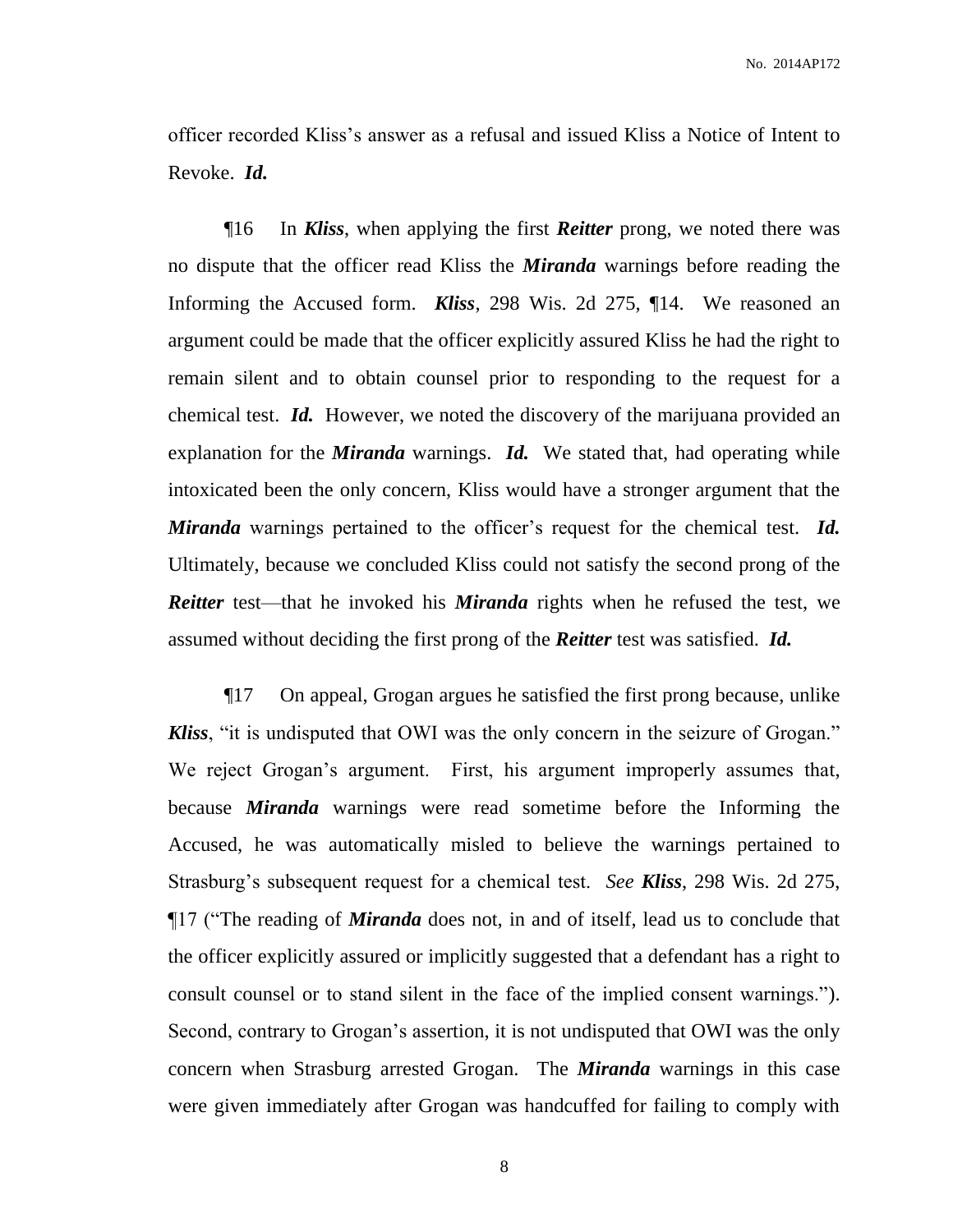Strasburg's orders after the traffic stop. It was not until after Strasburg placed Grogan under arrest and gave Grogan the *Miranda* warnings that Strasburg observed further indicia of impairment that gave Strasburg probable cause to arrest Grogan for operating while intoxicated.

¶18 Based upon the objective analysis required under *Kliss*, we conclude a reasonable person would have understood Strasburg's reading of the *Miranda* warnings was in response to Grogan's obstructionist behavior. This occurred before Strasburg observed the further indicia that gave him probable cause to arrest Grogan for OWI and approximately one hour before Strasburg fulfilled his duties under the implied consent law. The timing of these events coupled with the different factual circumstances providing bases for arrest do not support Grogan's contention that Strasburg misled him to believe the *Miranda* warnings applied in the implied consent context. Accordingly, we conclude Grogan has not satisfied the first prong of the *Reitter* test. His refusal was therefore not lawful, and we need not determine whether Grogan satisfied the second prong of the *Reitter* test. *See Kliss*, 298 Wis. 2d 275, ¶17 (defendant must prove both prongs of *Reitter* test for lawful refusal). We also need not address Grogan's arguments related to his subjective understanding of the relationship between the *Miranda* warnings and implied consent.

¶19 Finally, within his argument section on the application of the *Reitter* test, Grogan appears to argue that Strasburg violated his rights under *Miranda* by asking him whether he would submit to a chemical test. To the extent Grogan is seeking a suppression remedy, we note that it is well established that *Miranda* does not apply in the implied consent context because requests to submit to a chemical test do not implicate testimonial utterances. *See Reitter*, 227 Wis. 2d at 225; *State v. Bunders*, 68 Wis. 2d 129, 133, 227 N.W.2d 727 (1975).